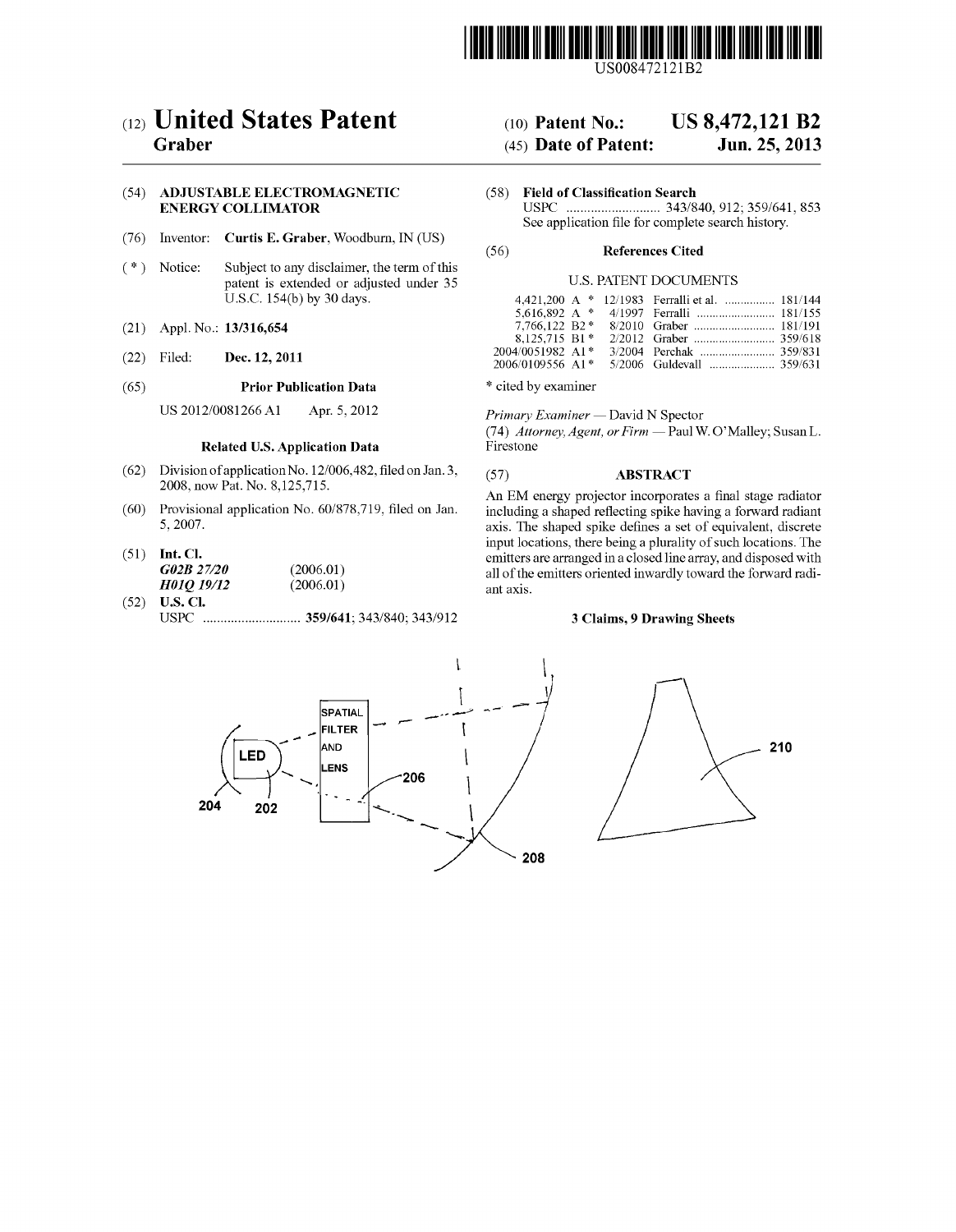

FIG. 3

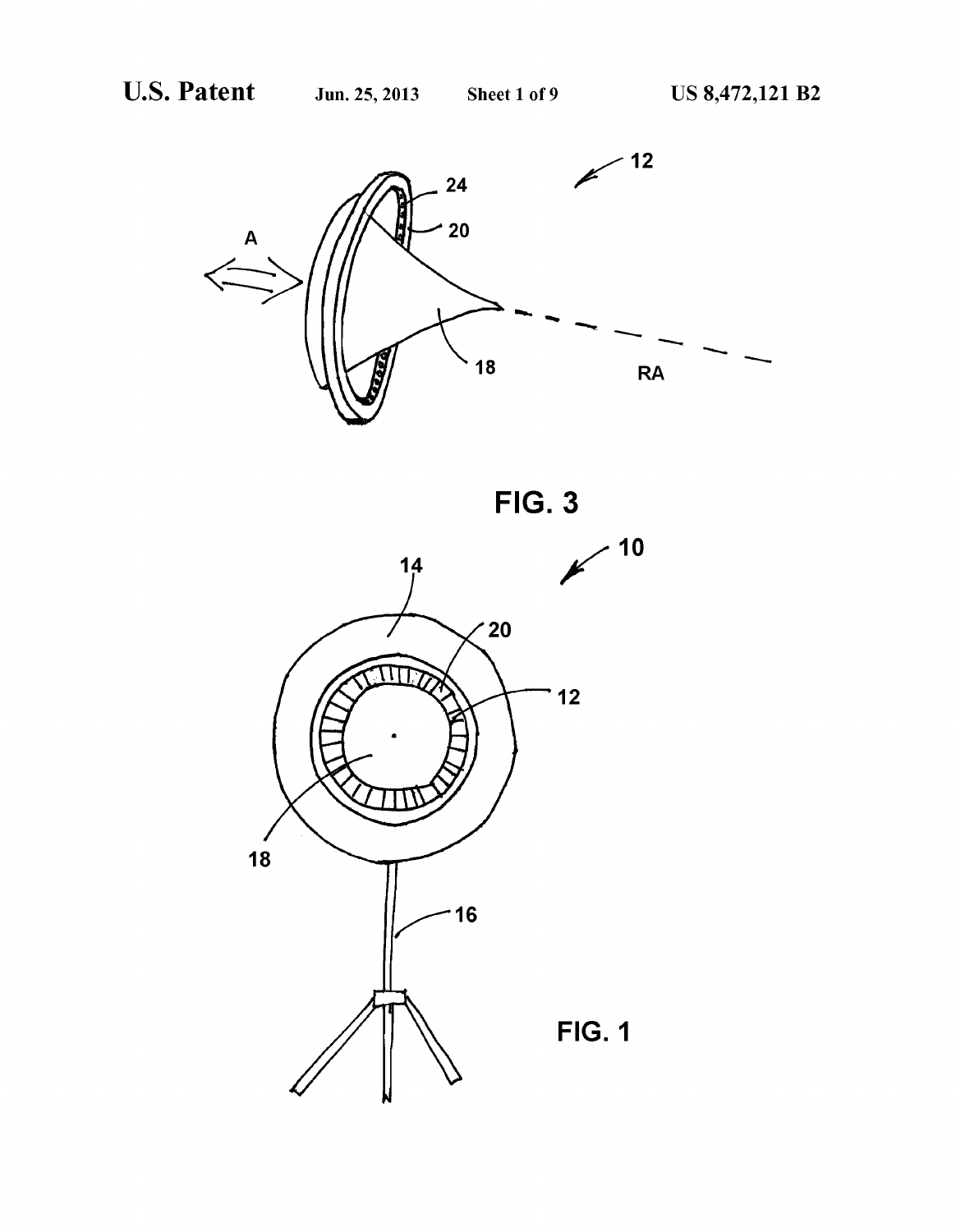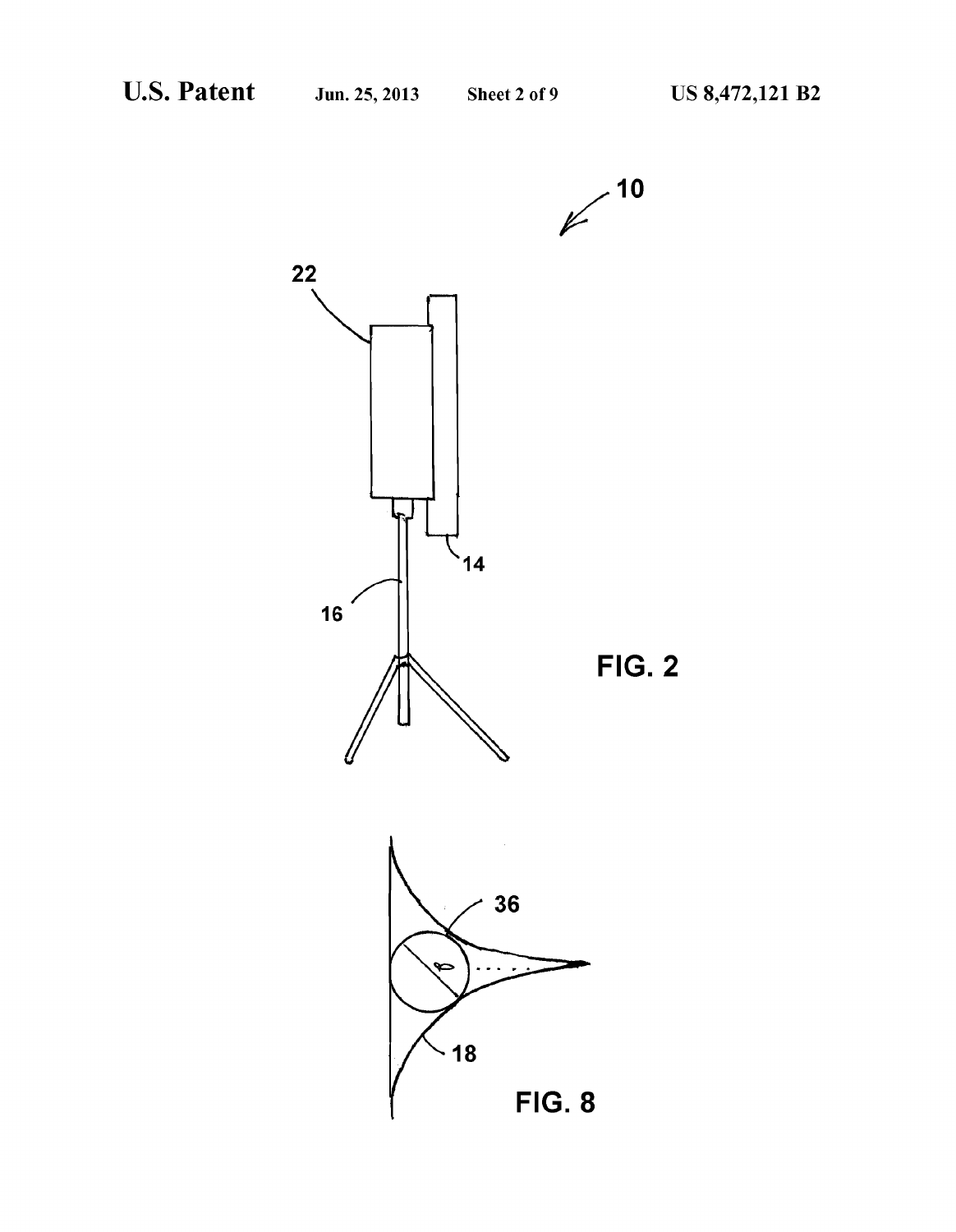

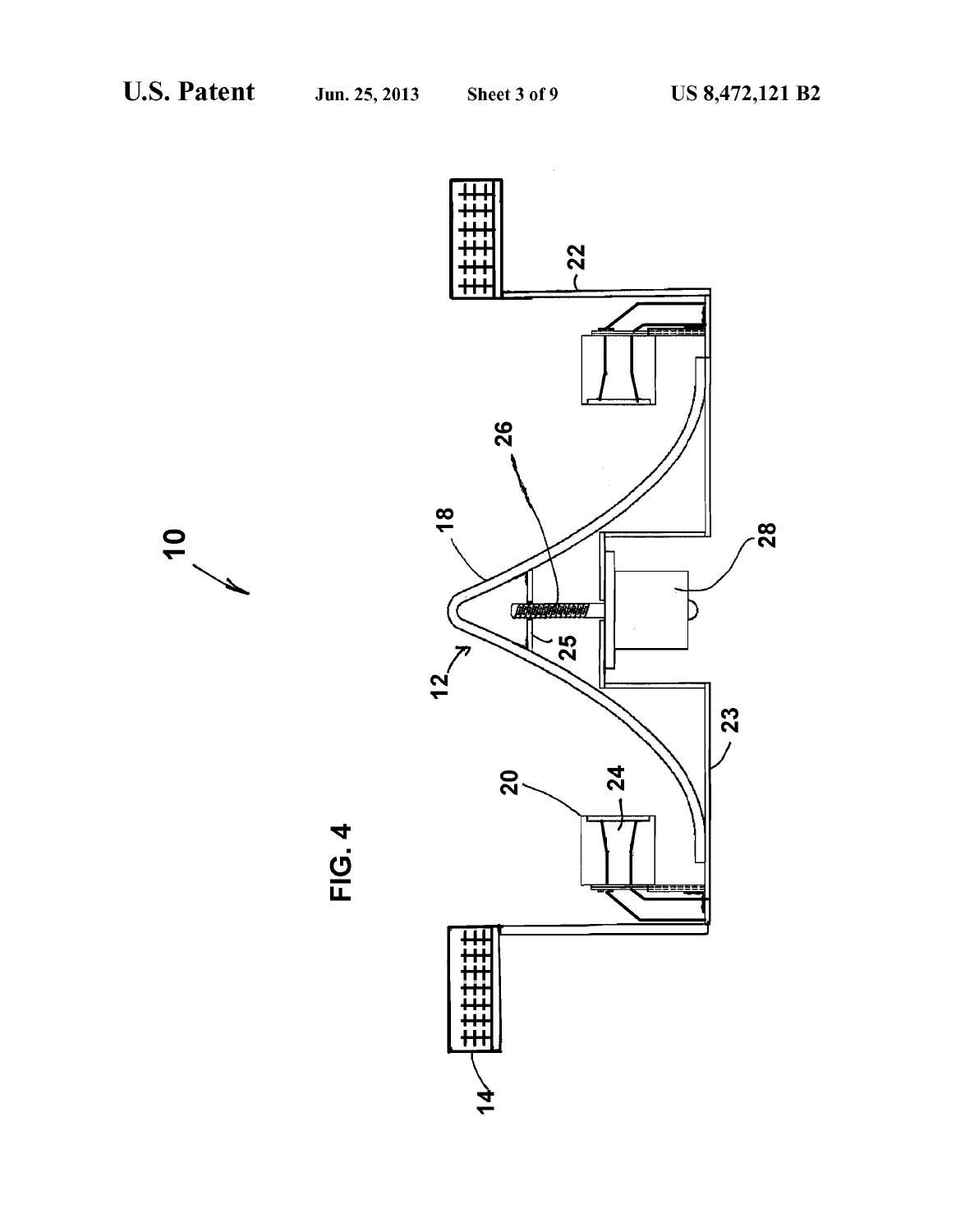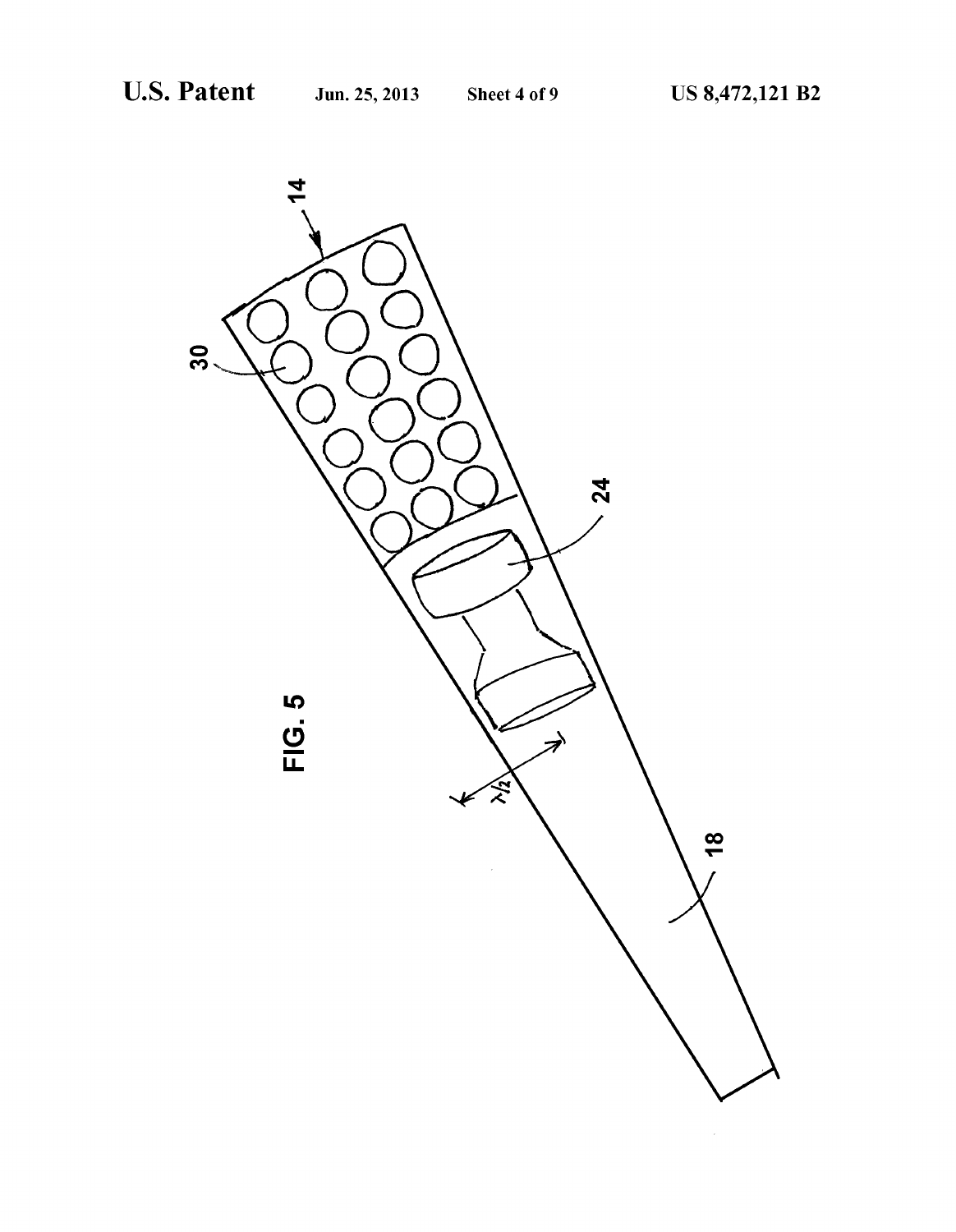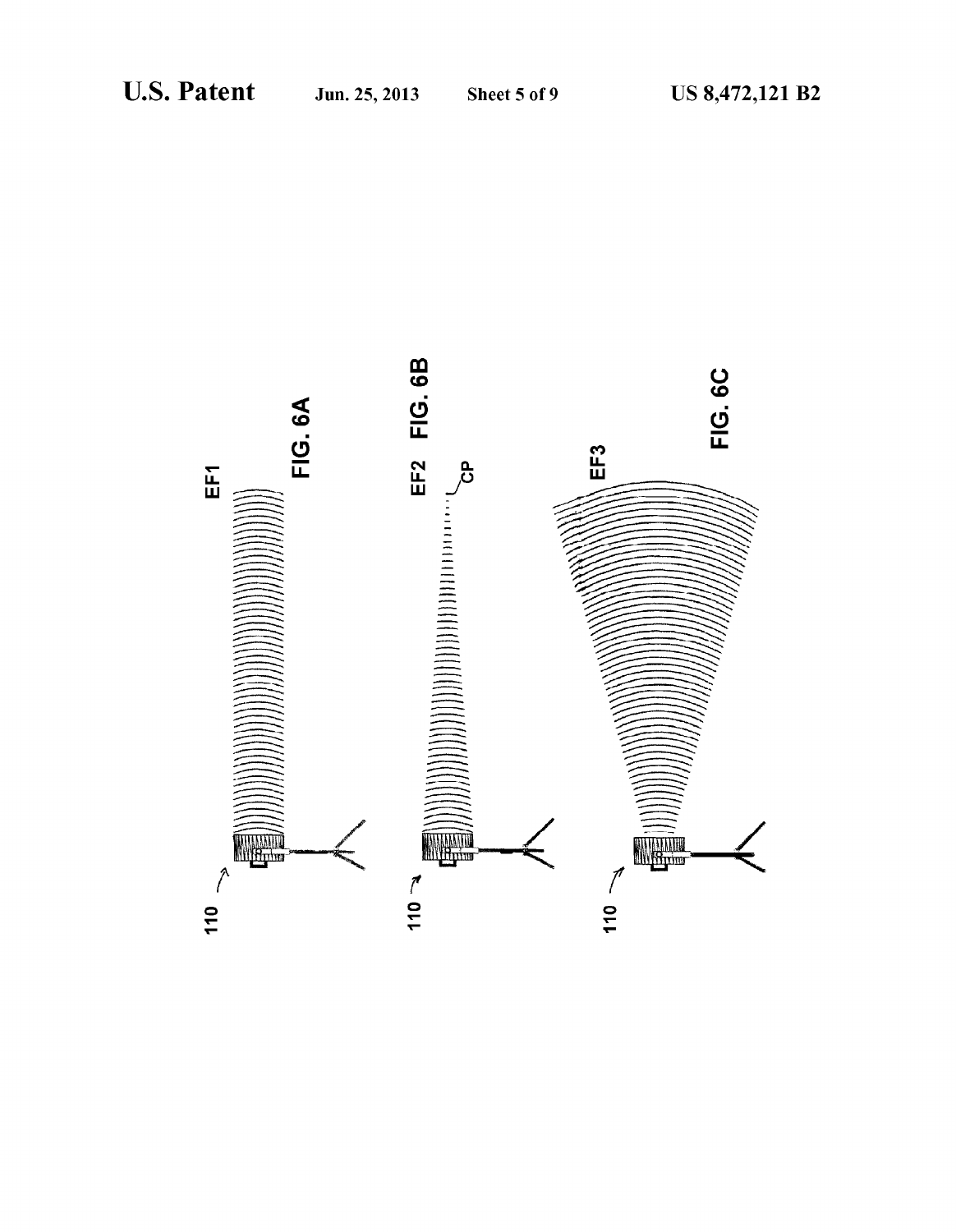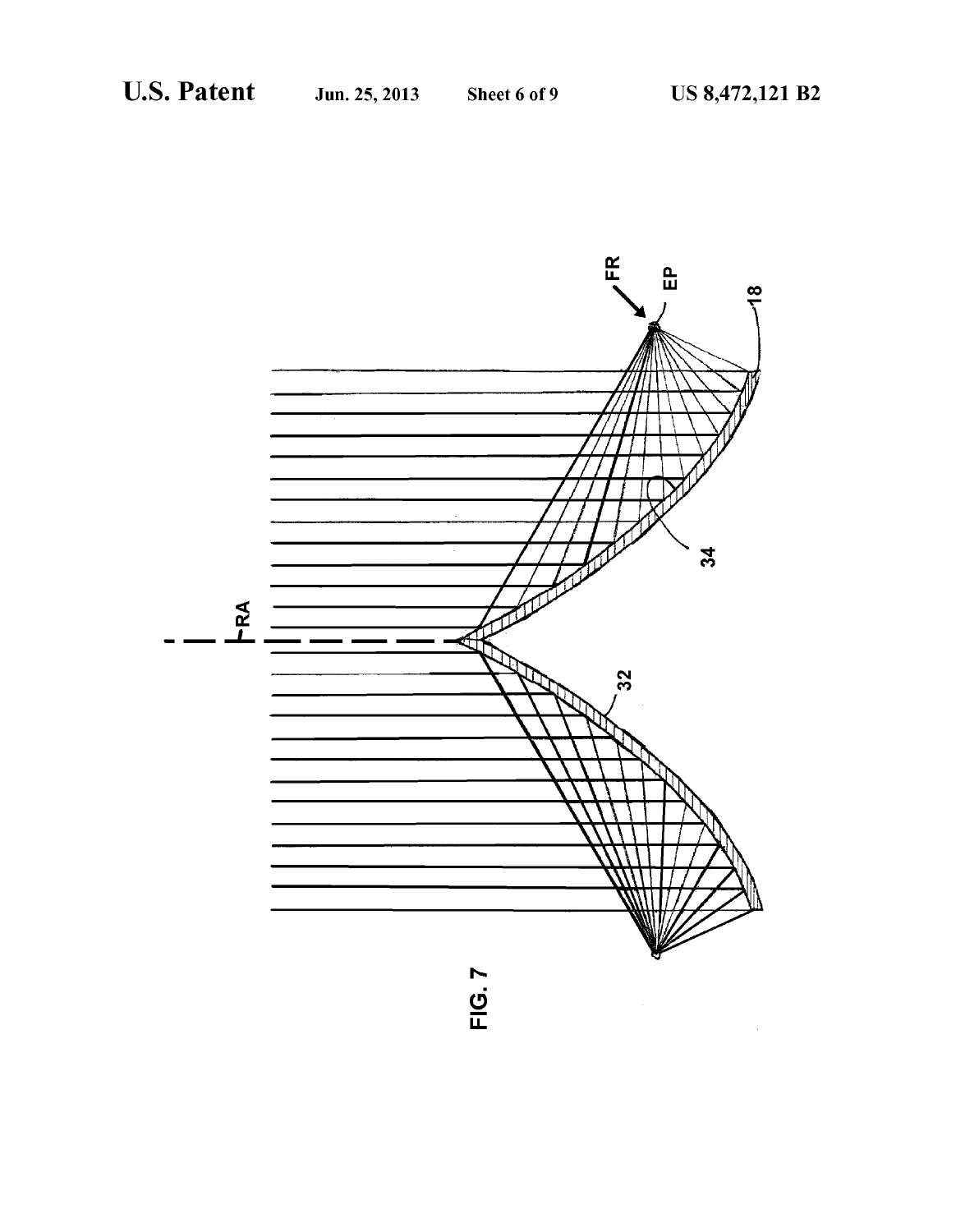

**FIG. 10** 

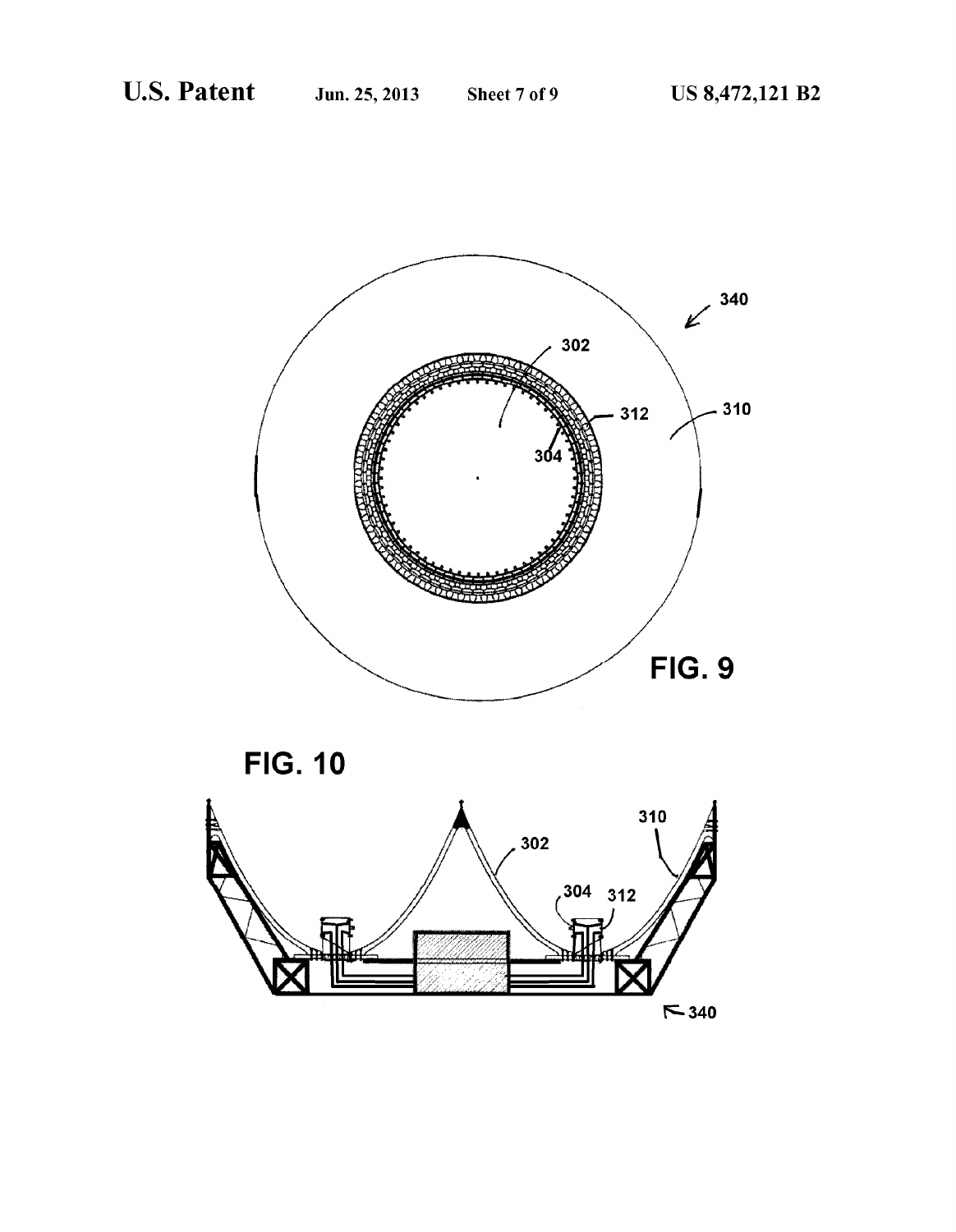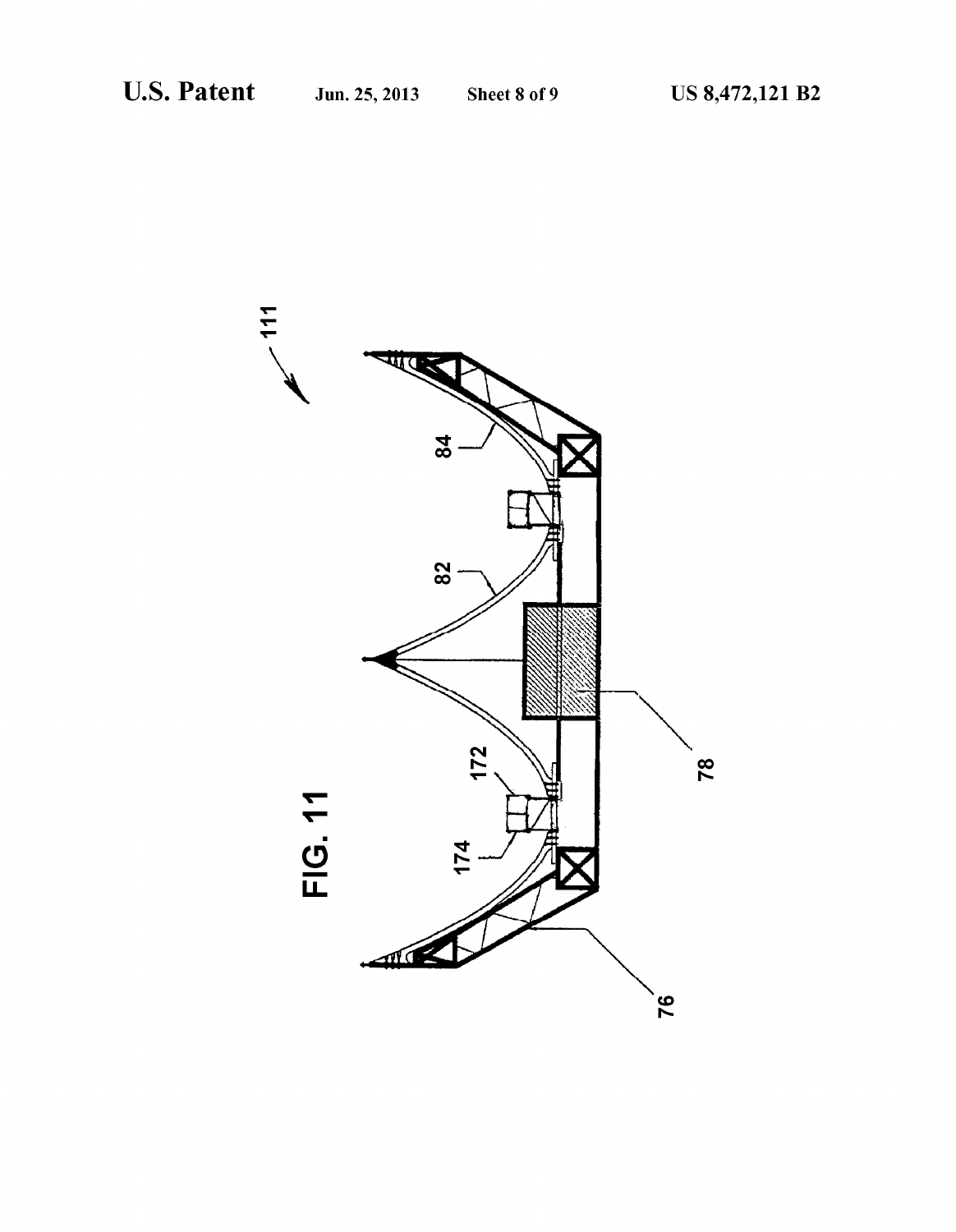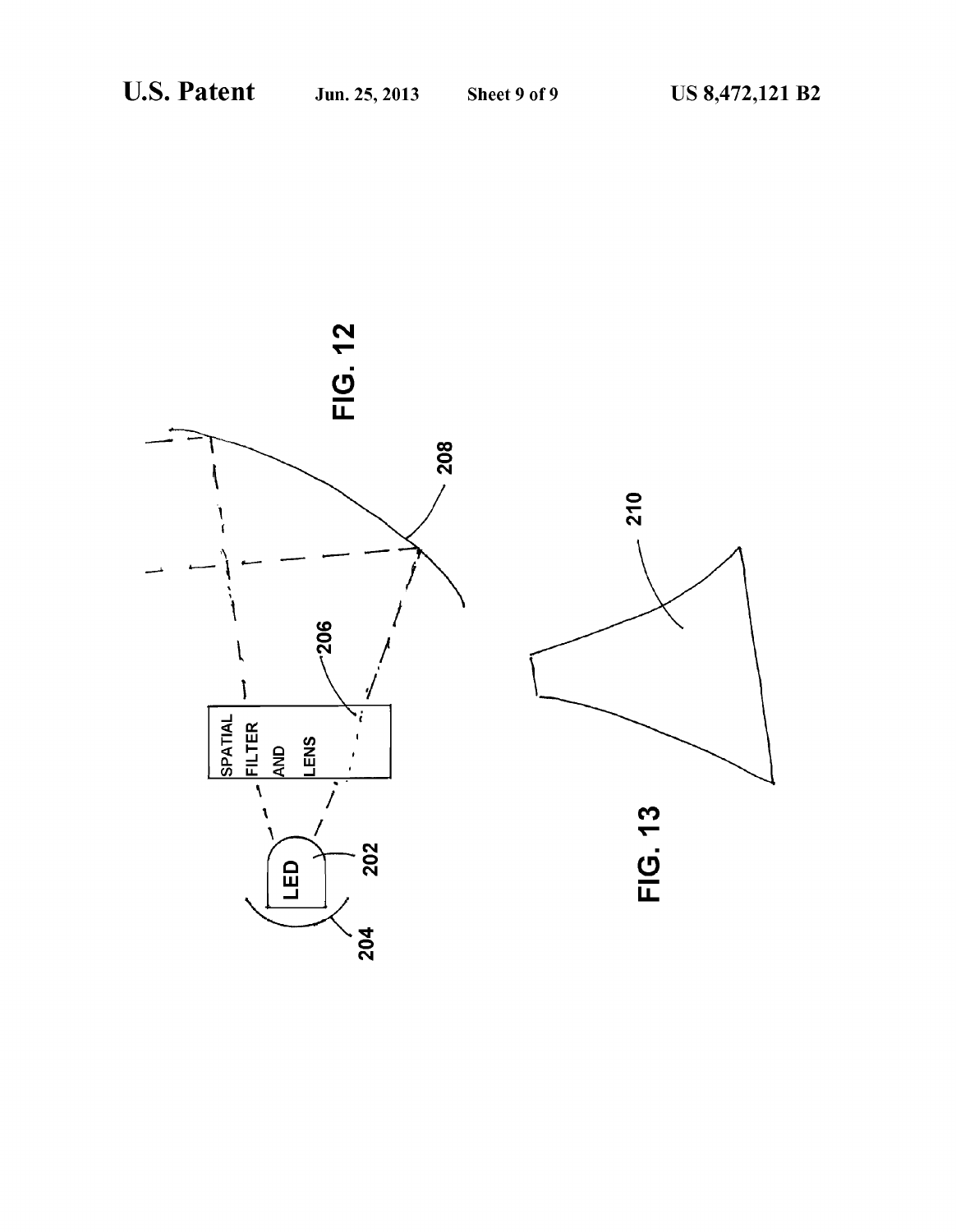10

20

## ADJUSTABLE ELECTROMAGNETIC ENERGY COLLIMATOR

## PRIORITY

The present application is a divisional of U.S. application Ser. No. 12/006,482 filed on Jan. 3, 2008, now issued as U.S. Pat. No. 8,125,715 on Feb. 28, 2012, which claimed benefit of U.S. Provisional Application No. 60/878,719 filed on Jan. 5, 2007.

### BACKGROUND OF THE INVENTION

1. Technical Field

projection system and more particularly to an energy collimator efficiently combining inputs from a plurality of sources with a minimum of destructive interference and projecting an energy field having a clean conic, or cylindrical, shape of high radiant power. The invention relates to an electromagnetic (EM) energy 15

2. Description of the Problem

Obtaining high efficiency in the projection of radiated power or achieving high power levels in a projected beam, using transmitters of a given, limited output capacity, have been obtainable through various techniques, but doing both 25 concurrently has proven more difficult. High efficiency can be dish, to produce a narrow beam. However, such systems are usually inherently limited to a single input point which limits them to the use of only one transmitter. High power levels can 30 be obtained at some loss of efficiency where the radiation fields exhibit high levels of spatial coherence. The is done with the use of phase arrays constructed from mutually coher ent sources. These arrays can incorporate hundreds, or even thousands, of transmitters and can be used to produce pow 35 erful, steerable beams while suppressing side lobes. The power cost is substantial and the return from additional trans mitters diminishes with expansion of the array. Arrays are effective only when the transmitters are spaced from adjacent effective only when the transmitters are spaced from adjacent transmitters in the array by less than one half of a wavelength 40 of the emitted radiation, which makes them useful at radio frequencies (RF) but makes them impractical at optical fre quencies (OF).

Weather radar systems provide one useful application of electromagnetic radiation projection where high power 45 inputs are useful and the use of phase array systems widespread. In general, weather radar operates over an EM wave length between one and 30 centimeters (i.e. microwave RF with shorter wavelengths required for smaller particle detec tion, Such as clouds), generates pulses with a peak power of 50 several megawatts, pulse widths of a few microseconds, a pulse repetition rate of several hundred hertz or less with a relatively narrow beam resulting from using arrays of hun dreds of transmitters.

with its own phase shifter to produce patterns of constructive and destructive interference based on slight variations in the phase relationship of the outputs of the transmitters. The constructive interference produces a narrow, steerable beam (through phase shifting or frequency scanning) of high power. 60 Destructive interference minimizes side lobes, though they remain present which contributes to return clutter. Each emit ter in an array may be an inexpensive, low performance com ponent, reducing cost of the system. Such arrays are almost infinitely scalable to achieve any power output desired, 65 though at the price of diminishing returns. And such scalability comes at the cost of bulkiness. It can also be difficult to Each antenna in the linear or planar phase array is provided 55

mount such a system on an aircraft due to the physical dimensions of the system. The ability to achieve the higher power outputs of multiple transmitters by coherently summing the outputs of multiple transmitters would be of great value.

In optical applications where coherence is not readily obtainable, an arc discharge lamp positioned at the focus of a parabolic reflector has been used has been favored for obtain ing high intensity light beams. The ability to use a plurality of transmitters of a given, limited output capacity operating at high efficiencies, would allow the displacement of such a high maintenance cost light source.

Achieving phase coherence among distinct transmitters at optical frequencies is much more difficult and practical implementations of phase arrays at optical frequencies are not common. However, if outputs can be Summed without con sidering coherence numerous methods exist for adding out puts from numerous sources. However, the techniques of the ously applied at optical frequencies.

## SUMMARY OF THE INVENTION

The invention provides an electromagnetic energy projec tor or collimator which sums the signals from a potentially large plurality of low power emitters to produce a high power beam. Used with sources of mutually coherent radiation the invention reduces the losses associated with destructive inter ference between the signals from the different emitters. For higher frequency radiation, focusing and filtering techniques applied by the invention provide incident beam shaping into the final stage radiator to minimize energy waste.

The collimator of the invention includes a final stage radia tor. In its preferred form for radio frequency applications, the final stage radiator is a cone reflector having a forward radiant<br>axis. The cone reflector defines a non-trivial set of equivalent input locations surrounding the cone reflector which is level with and slightly forward from its base and centered on the forward radiant axis. This set of locations is termed the focal ring of the projector. EM energy sources are used as inputs to the projector and are located on the focal ring.

At radio frequencies the emitter sources may be closely enough spaced relative to the radiated wavelength to function as a distributed, but continuous, source. The energy sources are, in effect, an inwardly oriented, curved "linear" or "phase" array, set in a closed loop. Interference between the sources in the array Suppresses side lobes radially, tending to confine energy from the sources source to a single lobe intersecting the cone reflector, which is aligned on the forward radiant axis. No further destructive interference occurs upon collec tion and collimation of the resulting beam. In effect, the system may be considered as exhibiting destructive interfer ence in only a single axis, not in two axes as occurs in a planar array of emitters. This results in more radiated power per unit of input power. The reflector provides nearly as tight a beam as a parabolic dish, but allows an essentially unlimited num ber of input sources and eliminates any clutter or shadow effect produced by a support for an emitter centered above the dish as is commonly provided in parabolic dish systems.

At high microwave and optical frequencies the electro magnetic beams emitted by the sources are spatially filtered and focused to produce a blade tapered to intersect the final stage radiator with little loss of radiation. If effect the radial suppression effects of a linear array are emulated and the same geometric result obtained. It is not strictly necessary for the loop of emitters to be a closed loop, particularly if the emitted beam is to have a cross sectional shape of other than a circle.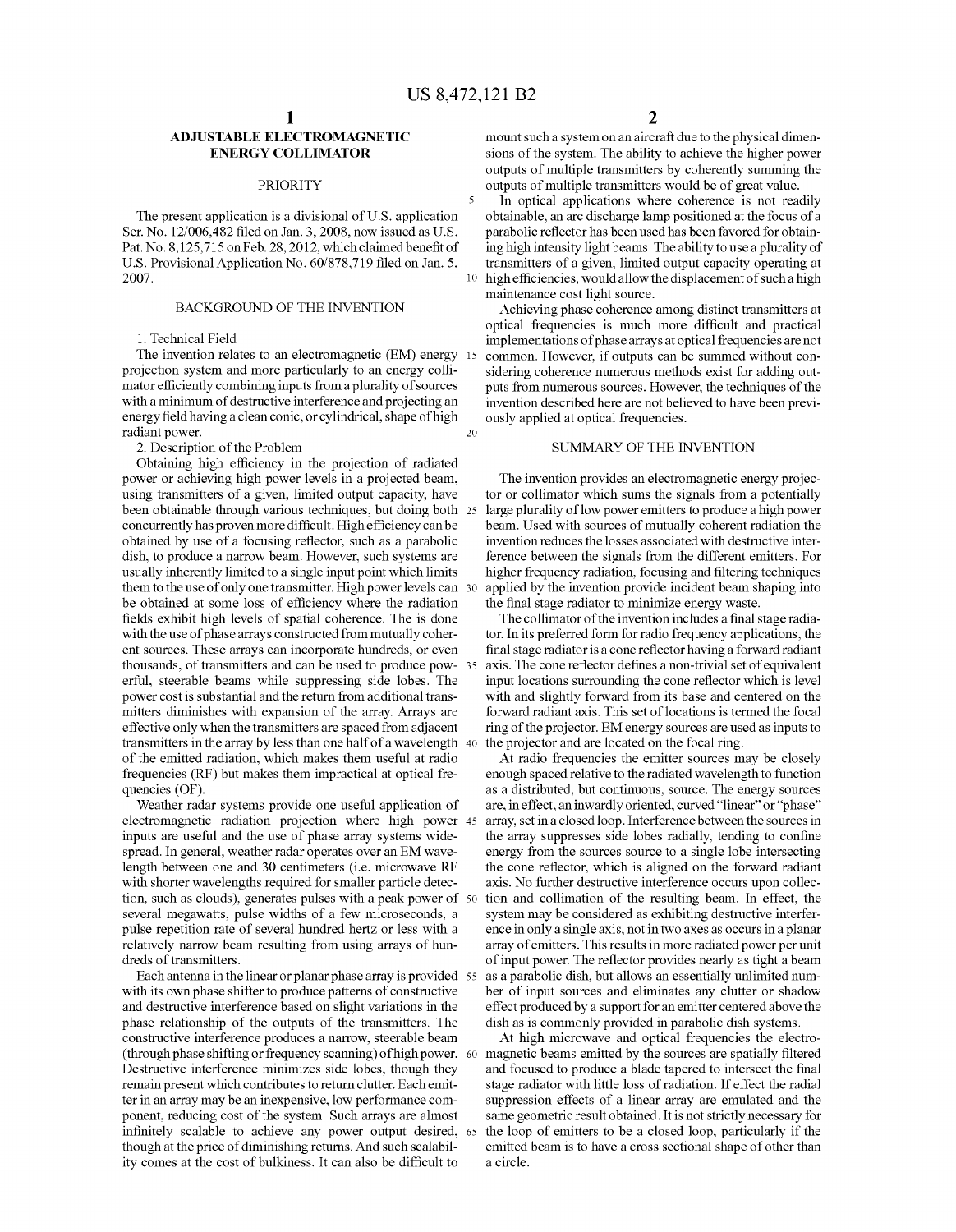The conical reflector is preferably a forward oriented spike, with cross-sectional profiles in planes including the radiant axis which are parabolic in shape. The conical reflector as a whole can be considered to be hyperbolic because it does not have a single focal point. Ideally, if apparent points of origin of the energy directed against the conical reflector are located on the focal ring, the radiation would be reflected forward from the conical reflector as a beam. In practice of course the beam is subject to some spreading. Movement of the source points back and forth parallel to the radiant axis can be done to produce a diverging beam or a converging beam. Where the system is incorporated into a radar system receiving antennas may be located in an annular array on the focal ring around the conical reflector. 10 15

In other embodiments the final stage radiator/projector may include inner or outer reflecting surfaces. The inner reflecting surface is formed from a cone reflector having its axis aligned on an intended radiant axis as already defined. An outer reflecting surface, if present, is a forward concave annu-  $_{20}$ lar ring disposed around the cone reflector. Preferably the shapes of the reflecting surfaces are parabolic relative to the forward radiant axis and define an inner Surface focal ring and an outer Surface focal ring. A plurality of transducers is placed along each focal ring with the individual transducers turned 25 into the reflecting surfaces. The transducers are arrayed with spacing between the transducers chosen by reference to the highest intended operating frequency of the device.

In a minimal configuration for optical or short microwave applications, the invention provides an EM radiation collima tor in which the radiation sources are positioned at discrete locations located along an arc, or more typically a full ring, around the base of reflecting cone/spike pointed in the direc tion of the forward or projection axis of the device. Collima- $_{35}$ tion of the radiation requires two stages for optimal effective ness, a primary stage associated with Source output collection and beam shaping and a final stage stage radiator embodied in the reflecting cone.

Additional effects, features and advantages will be appar-  $_{40}$ ent in the written description that follows.

## BRIEF DESCRIPTION OF THE DRAWINGS

The novel features believed characteristic of the invention 45 are set forth in the appended claims. The invention itself however, as well as a preferred mode of use, further objects and advantages thereof, will best be understood by reference to the following detailed description of an illustrative embodiment when read in conjunction with the accompany- 50 ing drawings, wherein:

FIG. 1 is a front elevation of an energy projector based on an interior cone reflector.

FIG. 2 is a side elevation of the energy projector.

FIG. 3 is a perspective view of the arrangement of the 55 primary and final stage radiators of the energy projector of the invention.

FIG. 4 is a cross sectional view of the energy projector and associated echo location return antenna array, with a positionassociated echo location return antenna array, with a position-<br>ing mechanism for varying the divergence of the projected 60 beam.

FIG. 5 is a partial section of the energy projector and associated echo return antenna array.

FIGS. 6A-C are schematic illustrations of variation in energy beam divergence.

65

FIG. 7 is a schematic illustrating operation of the final stage radiator.

4

FIG. 8 is a cross sectional illustration of a conical reflector illustrating a method of providing a dimensionally optimized reflector.

FIG. 9 is a front plan view of a collimator incorporating inner and outer final stage reflectors.

FIG. 10 is a cross sectional view of the collimator of FIG. 9.

FIG.11 is across sectional view of a collimator foruse with optical frequency sources.

FIG. 12 is a schematic illustration of a optical source for use with the collimator of FIG. 11.

FIG. 13 illustrates the cross sectional shape of a beam of light produced for intersection with a final stage reflector.

## DETAILED DESCRIPTION OF THE INVENTION

30 Referring to the Figures and in particular to FIGS. 1 and 2, a first embodiment of the invention is illustrated. A portable radar system 10 incorporates an energy collimator 12 centered behind an annular array 14 of receiving antennas. The portable radar system is supported on a tripod 16. Energy collimator 12 incorporates a conical reflector 18 centered within the annular opening in annular receiver array 14. Energy collimator 12 is mounted in a shallow cylindrical shell 20 which supports the annular array 14 and which is open in the direction of projection of electromagnetic radiation. The system is preferably mounted on an altazimuth mount allow ing the energy collimator 12 to be pointed in any direction or positioned by a controller as required for tracking or scan ning. Using an annular receiver array 14 as depicted is exem plary only. Where possible (especially in lower frequency devices), the receiving antennae may be located interspersed<br>with the transmitting horns.<br>Energy collimator 12 is illustrated more particularly in

Energy collimator 12 is illustrated more particularly in FIG. 3. Energy collimator 12 is based on a conical reflector 18, which is essentially a spike pointed in the direction of energy projection. Conical reflector 18 is preferably a hyper bolic form conforming to a parabola rotated around the energy projection axis RA. The surface of conical reflector 18 is reflective to the wavelength(s) of electromagnetic radiation of interest in a particular application. The Surface cannot be "diffusive' at the wavelengths of interest (typically 1 cm to 30 cm, i.e. microwave radiation). At optical frequencies the Sur face would be mirror like.

An example for a location of the annular transducer array section 18 is illustrated by reference to FIG. 3, which shows a cone reflector 14 which is shaped so that sections of the cone reflector, taken in planes including the radiant axis RA, are hyperbolic sections providing a hyperbolic reflective surface 22 with a focal ring FR. The focal ring FR preferably lies in a plane perpendicular to the radiant axis, is circular with a non-Zero circumference centered on the radiant axis RA and lies somewhat above the base of the cone reflector 14 so that it circles the cone reflector. It is conceivable that an oddly shaped reflector could be produced which would define a focal ring with an odd or uneven geometry. Doing so would greatly complicate locating a curved line phase array of trans ducers at RF frequencies, but may be practical for an array of optical emitters which do not depend upon destructive inter ference to shape the incident radiation field directed against the reflector. An array of transducers is located on the focal ring of the cone reflector 14 and oriented to direct electro magnetic energy against the cone reflector.

In some embodiments the receiving antennae may be located interspersed among the transmitters on the focal ring FR. By arranging the transducers in a circle, with the spacing between the transducers being no more than one half of the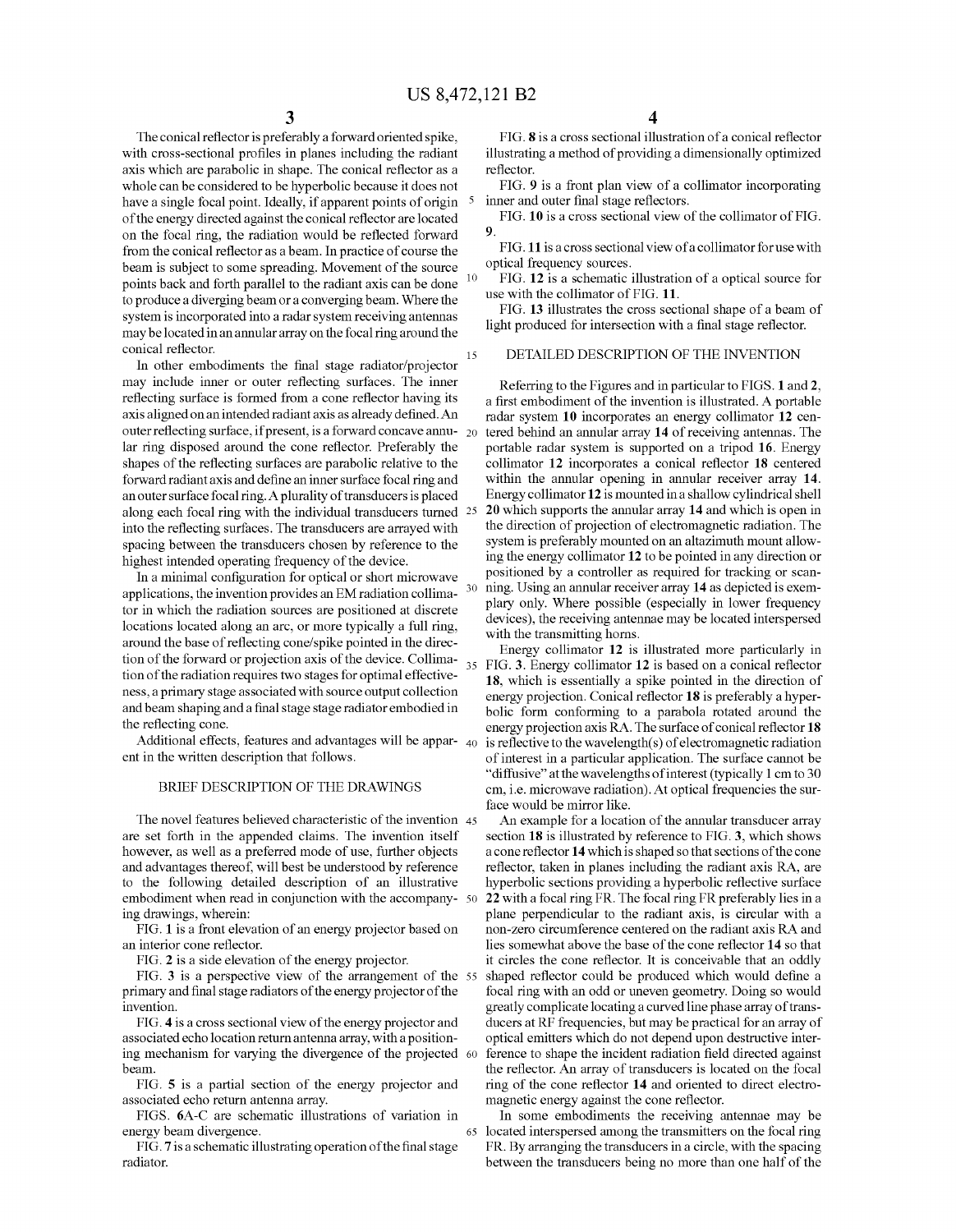wavelength of the emitted radiation, an inwardly curved phase array is provided which, if the emitted radiation is coherent, produces a compressed disk of radiation and directs it against the cone reflector 14 for forward reflection. If the array of transducers is located on a focal ring for the cone 5 reflector, the radiation generated by the transducers is reflected forward along the radiant axis in a highly collimated forward electro-magnetic field exhibiting little dispersion. If the transducers are moved forward and backward in parallel with the radiant axis  $RA$  (as indicated by double headed arrow  $\left(10\right)$ A and illustrated in FIG. 4), the field can be made more dispersive, or given a far field convergence point forward from cone reflector 14 (as shown in FIG. 6).

FIG. 4 is a cross sectional view of a portable radar unit 10 incorporating an electro-magnetic energy collimator 12. Ele- 15 ments of the energy collimator 12 are variably positionable along the radiant axis of the collimator. In the preferred embodiment this is implemented by making conical reflector 18 displaceable within cylindrical shell 22, or to put it more clearly, movable along the radiant axis. To effect the relative  $20\,$  of the invention to an optical system 111. Optical system 111 placement of conical reflector 18 respecting cylindrical shell 22, and thereby change the displacement of the ring array 20 of emitters (microwave horns 24) from the focal ring of the reflector, a motor 28 is mounted to the back face 23 of the cylindrical shell 22. Motor 28 has an extended threaded shaft 25 26 (which may be substantially geared down from the motor) which extends along the central axis of the conical reflector 18 and engages a threaded bore in a back plate 25, which is an integral part of the support frame of conical reflector 18. Rotation of the threaded shaft 26 moves conical reflector 18 30 along its central axis, which lies along the radiant axis of the collimator 12. The direction of rotation of the shaft 26 obvi ously determines the direction of movement of the conical reflector. The relative positions of conical reflector 18 and ring array 20 determine whether the emitted energy beam is 35 divergent, convergent or fully collimated, as desired. It is of course obvious that the ring array 20 may be made movable rather than the collimator 12.

FIG. 5 is a view of a wedge section of collimator 12 and an arc from the annular array 14 disposed around the emission 40 side of the collimator. Annular array 14 is illustrated as having six concentric rings of antennae 30, with antennae radially aligned from ring to ring. Inward from the annular array 14 is a microwave horn 24 oriented to direct EM energy inwardly toward the center of the conical reflector 18. Adjacent horns 45 24 have emission points which are preferably spaced no more than one half the wavelength of the smallest wavelength of radiation used for the coherent system illustrated. Thus dis persion of radiation from any given emitter is limited and most of the energy is incident with the spike/collimator 12. 50

FIGS. 6A-C illustrate the divergence (EF3), convergence (EF2) to a convergence point (CP), or collimation (EF1) of an projected energy field achieved by a standalone projector 110. FIG. 7 illustrates collimated reflection of incident radiation emitted from emission points (EP) along the focal ring (FR). 55 The sections 32 of conical reflector 18 are fully parabolic in the example. The reflective surface 34 is sufficiently smooth, or polished if so required, to be non-diffusive at the wave length in use.

FIG. 8 illustrates optimized dimensions for a conical 60 reflector 18 having parabolic sections to achieve the opti mized reflection as illustrated in FIG. 7. A hypothetical circle 36 is circumscribed by the sides and base of a cross section of the reflector 18 so that the circle is tangent to the sides and base. At a wavelength of incident radiation equal to the diam- 65 eter d of the circle 36 about 70% of the radiation is reflected forward. At a wavelength of incident radiation equal to one

half the diameter of the circle about 85% of incident radiation is reflected. When the diameter of the circle exceeds 4 times the wavelength enough incident radiation is reflected forward to make further expansion of the reflector 18 so subject to diminishing returns as to make further enlargement imprac tical.

FIGS. 9 and 10 illustrate a collimator 340 having an inner spike/cone reflector 302 located coaxially with a outer annu lar reflector 310. Inner and outer arrays of emitters 304 and 312 are disposed in circles between the inner and outer reflec tors 302, 310, oriented inwardly and outwardly respectively. While the outer array 312 of emitters is characterized by spacing between emitters of less than one half wavelength, it may be seen that operation as a line source in order to obtain full reflection does not require annular compression of the output in order to avoid spill over radiation which misses a tapering reflector, as is the case with the inner spike 302.

FIGS. 11, 12 and 13 illustrate application of the principals is illustrated as including both inner and outer reflectors 82, 84, set in a frame 76. Optical system 111 could readily be built with just an inner reflector 82, and it is expected that typically an inner reflector 82 is all that would be required. Inner reflector 82 is a tapering cone pointing forward along the radial axis of the optical system 111. Outer reflector 84 is in effect a partial parabolic reflector, truncated at the base. Housed within inner reflector 82 is an electronics package 78, which may include a ballast for lamps depending upon the type of illumination used. Inner and outer lamp rings 172,174 are light emitting devices oriented, respectively, to direct light inwardly toward the inner reflector 82 or outwardly toward the outer reflector 84. The surfaces of the reflectors are pref erably mirror like (i.e. polished). Spacing between light emit ters is not critical since interference between the emitters is not used to achieve beam compression.

The curved array of optical frequency electro-magnetic emitters 82 does not function as a phase array as do RF emitters. Thus other means must be introduced to shape the light emitted by the light source(s) to a dispersion pattern as would be observed with radio frequency sources. Filters and lenses provide the needed shaping. FIG. 13 illustrates an LED 202 light emitter set in a parabolic reflector 204, with both LED and parabolic reflector being oriented to direct light toward a mirrored spike type final stage radiator 208 through a filter and lens system 206. Depending upon the configura tion reflector 204 or filter and lens system 206 may be dis pensed with, thought generally not both. It is possible that LED 202 may be encased in a lens system 206. Reflector 204, or lens and filter system 206, are configured to produce a blade of light that, if directed toward a flat surface, would illuminate a tapering trapezoidal area 210 as illustrated in FIG. 13. The base of the blade would impinge against spike 208 at its base, and the tapered end would hit the spike toward its forward, tapering end. Such light beam shaping is well known from vehicle headlamp technology, where it is conve niently obtained using Fresnel type reflectors or lenses.

The present invention provides an energy projecting and focusing system which allows inputs from a potentially large plurality of Sources located at equivalent locations with par tially non-destructive summing of the sources to produce a collimated energy field. Substantial gains in efficiency are achieved over prior art methods of achieving fields of com parable intensity where the radiation sources are mutually coherent.